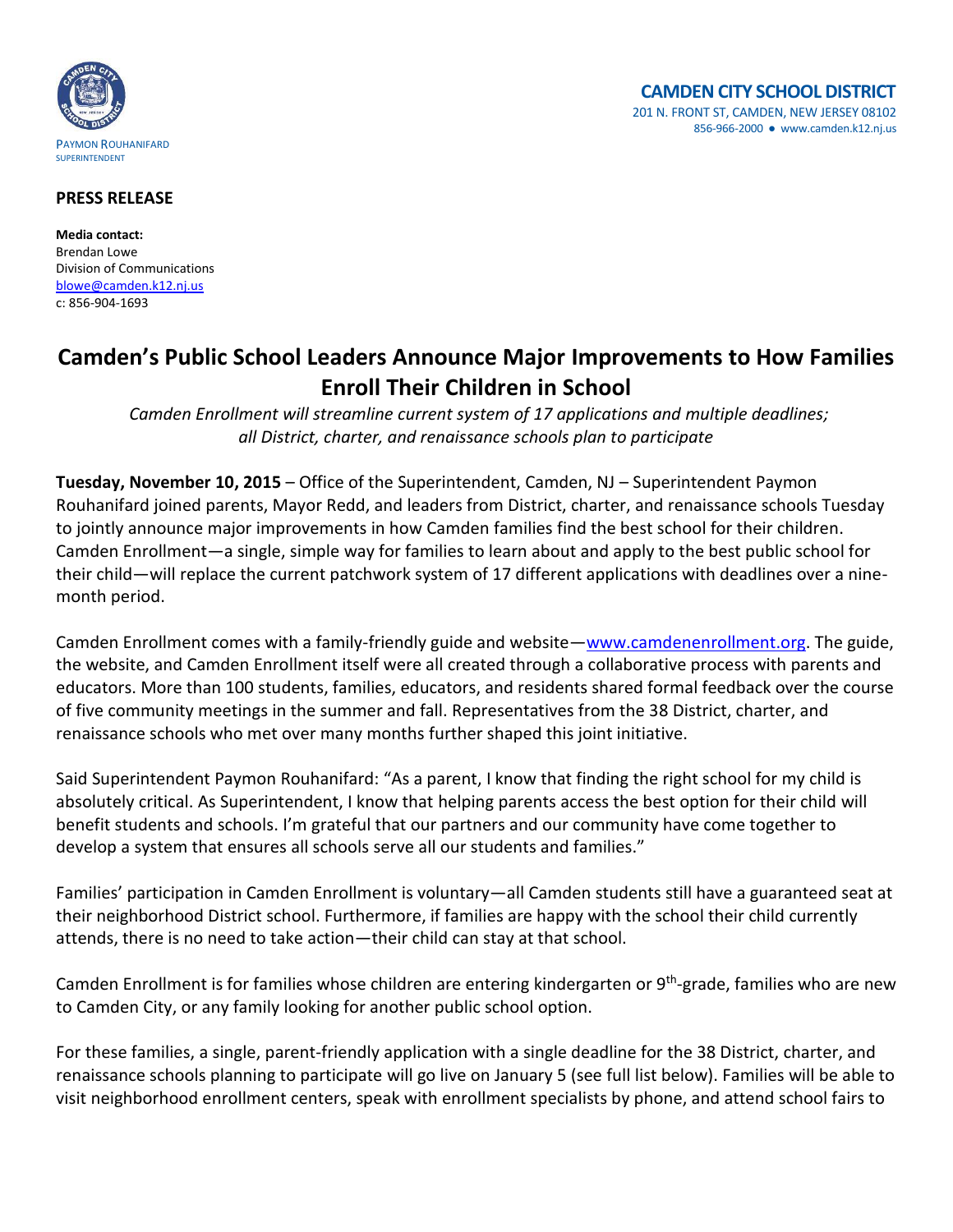learn more about the best options for their child. Applications, which include up to 10 schools in ranked order, must be submitted by Tuesday, March 1.

"Parents know their children best, and they deserve support in making a well-informed decision about which school is best for their child," said Mayor Dana L. Redd. "Camden Enrollment provides valuable resources for parents, and I applaud our school leaders for coming together to develop this new system with community input. My team and I are committed to working with all Camden public schools to make sure parents have the support they need to access this new system."

Applications will be available online and in paper, in English and in Spanish. In-person and phone support will be available. The Camden Enrollment Hotline, which opens today, is 856-536-3999.

"I am proud to stand alongside educators from across the City who are dedicated to giving every Camden child access to a quality education," said Joseph Conway, founder of Camden's Charter School Network. "We are confident that this partnership through Camden Enrollment will help more families give their kids access to the high-quality education every child deserves."

All students can participate in Camden Enrollment; students with special needs and bilingual students will receive individualized outreach to make sure their school choices support their learning needs. In addition, Camden Enrollment offers preferences for families that want siblings to stay together in the same school.

Under Camden Enrollment, starting in September 2016 the Camden City School District will provide transportation to District schools more than two miles from a student's home, a service currently offered only to charter and renaissance school students.

School placements for participating students are expected to be announced in April 2016.

Creating a family-friendly enrollment system that gives all families a fair way to access public schools is part of Promise 4 of [All Schools Rise: Phase Two of the Camden Commitment](http://www.camden.k12.nj.us/apps/pages/index.jsp?uREC_ID=229399&type=d&termREC_ID=&pREC_ID=538539), the District's school improvement plan.

*Contact Brendan Lowe from the Camden City School District Division of Communications at [blowe@camden.k12.nj.us](mailto:blowe@camden.k12.nj.us) or 856-904-1693 for photos and video from today's announcement and interviews with Superintendent Rouhanifard and other officials.* 

\*\*